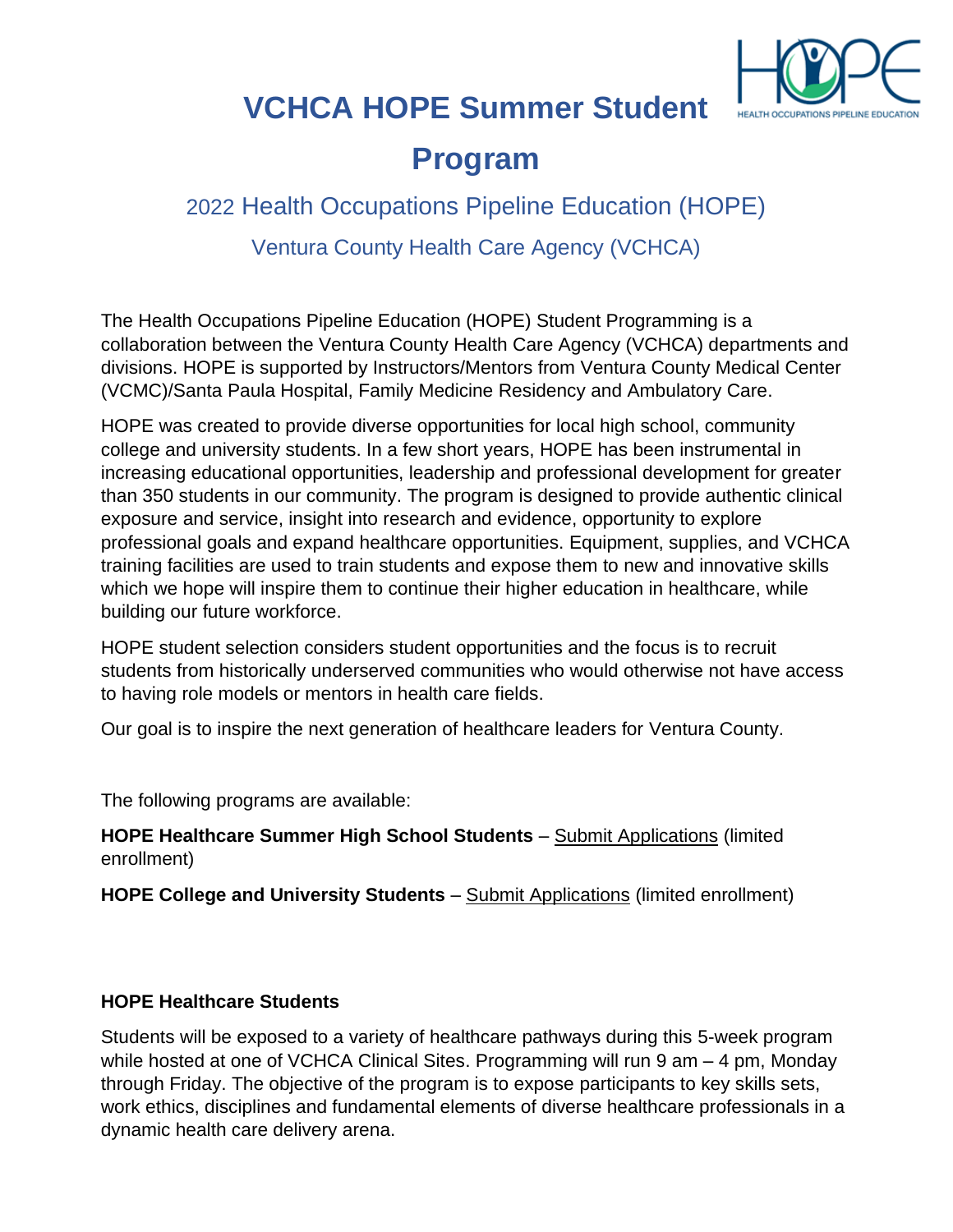The 5-week program overlaps with other student programming including our college and university level programming such that all students will be learning together the first week. HOPE will highlight many Divisions of Ventura County Health Care Agency, Public Health, Behavioral Health, Medical Examiner's Office, Healthcare for the Homeless and many departments including Surgery, Medicine, Obstetrics, Pediatrics, Pathology, Oncology, Phlebotomy, BioMed Diagnostics and Technology, Information Technology (IT/Electronic Health) and Health Information Management (HIM), Nursing, Respiratory Therapy and Physical Therapy during orientation.

### **Important Dates**

- The 2022 HOPE Summer Student Program begins Friday July 1, 2022 and ends Friday August 5, 2022.
- Application Filing Period: Applications must be received no later than Monday May 2, 2022 by email, or Postmarked by Monday April 25, 2022 (See address below).
- Letters of Recommendation are due by: 5:00 pm, Monday May 2, 2022 (By mail or by email to [HOPEProgram@Ventura.org\)](mailto:HOPEProgram@Ventura.org).
- Interviews held May 4 through May 13, 2022 (In-person, Zoom, or phone).
- Students will be notified regarding participation by the HOPE Coordinator and Health Liaison by: Friday June 3, 2022. Any additional slots will be filled by June 22, 2022.

All Summer Students will be invited to the Culmination Friday August 5, 2022 to review the Summer Highlights and to celebrate all of our summer students.

Letters of Recommendation are encouraged to be submitted:

By email to [HOPEProgram@Ventura.org](mailto:HOPEProgram@Ventura.org)

OR

Mailed to: Medical Education 300 Hillmont Ave, Building 340B Ventura, CA 93003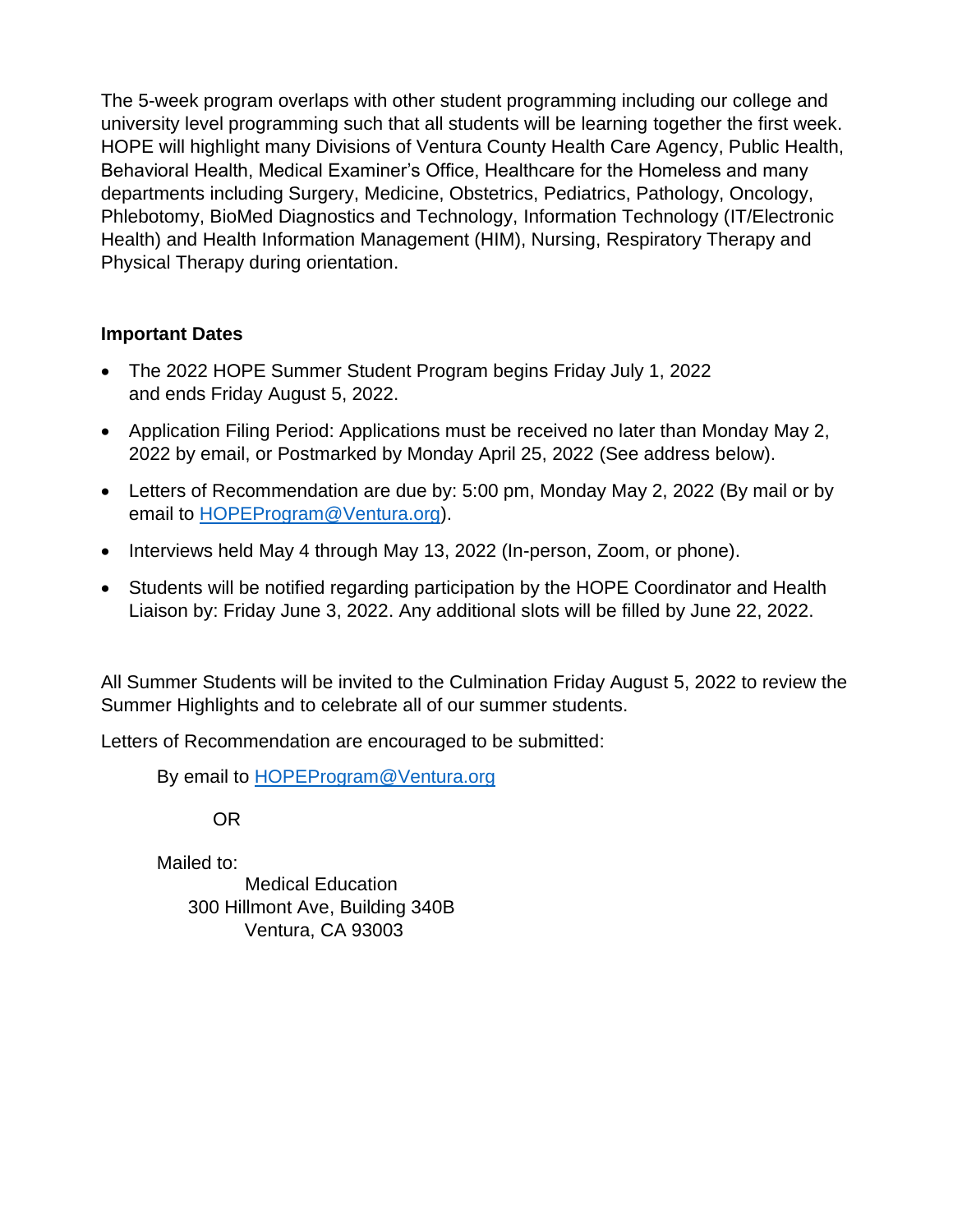

# **2022 HOPE Summer Student Program**

Ventura County Health Care Agency

Application

| (For Applicants under the age of 18)                                                                                                                                           |                                     |                           |  |
|--------------------------------------------------------------------------------------------------------------------------------------------------------------------------------|-------------------------------------|---------------------------|--|
|                                                                                                                                                                                |                                     |                           |  |
| Which of the following best describes you? (optional, check all that apply)<br>$\Box$ Woman $\Box$ Agender $\Box$ Genderqueer/ Non-binary/ Gender non-conforming<br>$\Box$ Man |                                     |                           |  |
| □ Trans Man/ Transgender Male<br>□ Trans Woman/ Transgender Female                                                                                                             |                                     |                           |  |
|                                                                                                                                                                                |                                     |                           |  |
|                                                                                                                                                                                |                                     |                           |  |
| Which of the following best describes you? (optional, check all that apply)                                                                                                    |                                     |                           |  |
| □ Asian or Pacific Islander                                                                                                                                                    | □ American Indian or Alaska Native  |                           |  |
| □ Black or African American                                                                                                                                                    | $\Box$ Hispanic or Latino or Latinx |                           |  |
| □ Indigenous                                                                                                                                                                   | $\Box$ White or Caucasian           | □ Multiracial or Biracial |  |
|                                                                                                                                                                                |                                     |                           |  |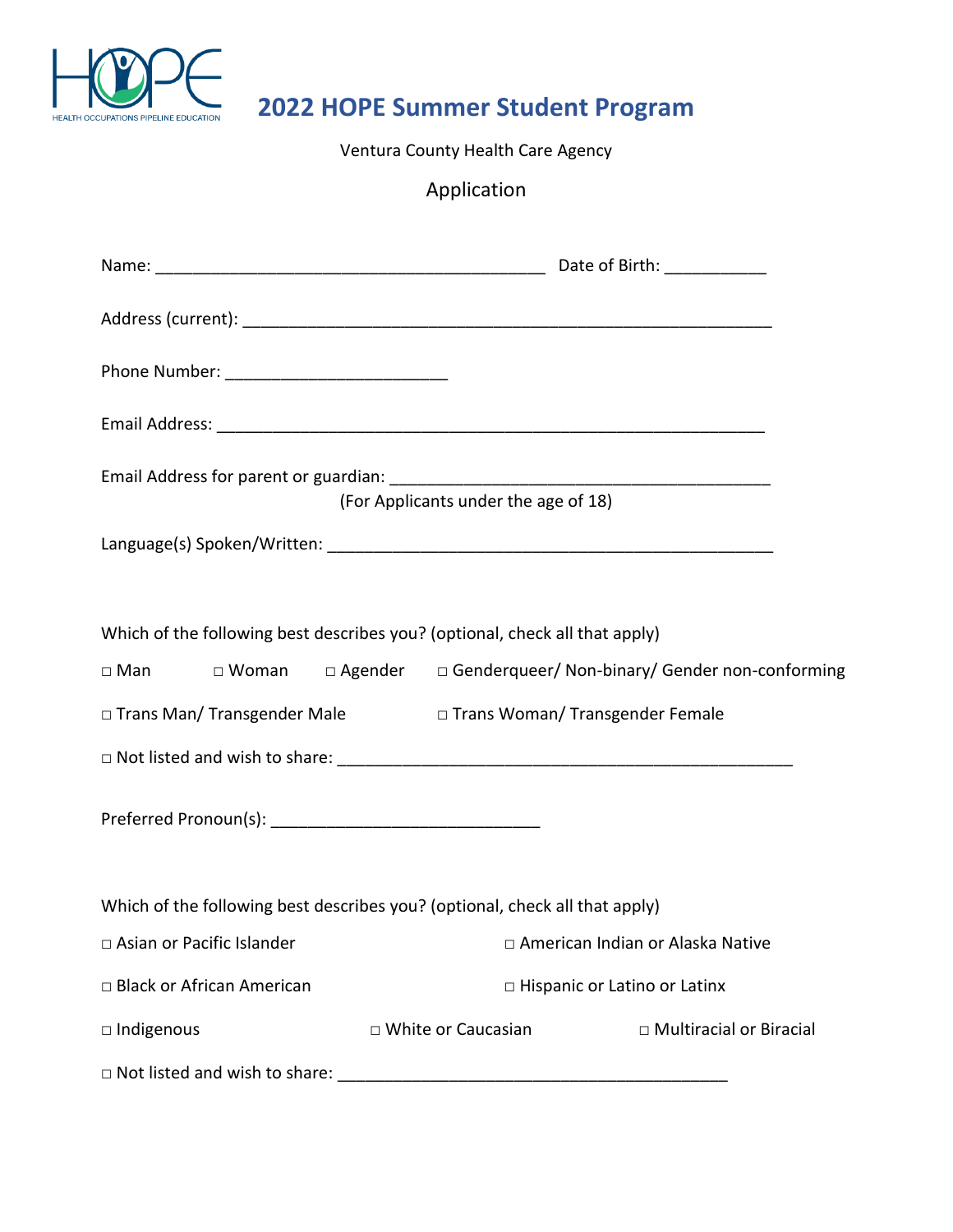| <b>For High School Student Applicants</b>             |
|-------------------------------------------------------|
|                                                       |
|                                                       |
|                                                       |
| <b>For College Student Applicants</b>                 |
|                                                       |
| Year in College (Spring 2022): ______________________ |
|                                                       |
|                                                       |
|                                                       |
|                                                       |

#### **Please attach a recent passport-style photograph of yourself.**

Personal Statement:

Submit a brief biographical sketch. Include your interests and experiences, what you expect to receive from and contribute to the program, and any other information you think might be helpful in our appraisal of you as a candidate for our program.

#### Previous experience:

Tell us about any previous experience(s) in a medical or health care setting, research or other special project/service.